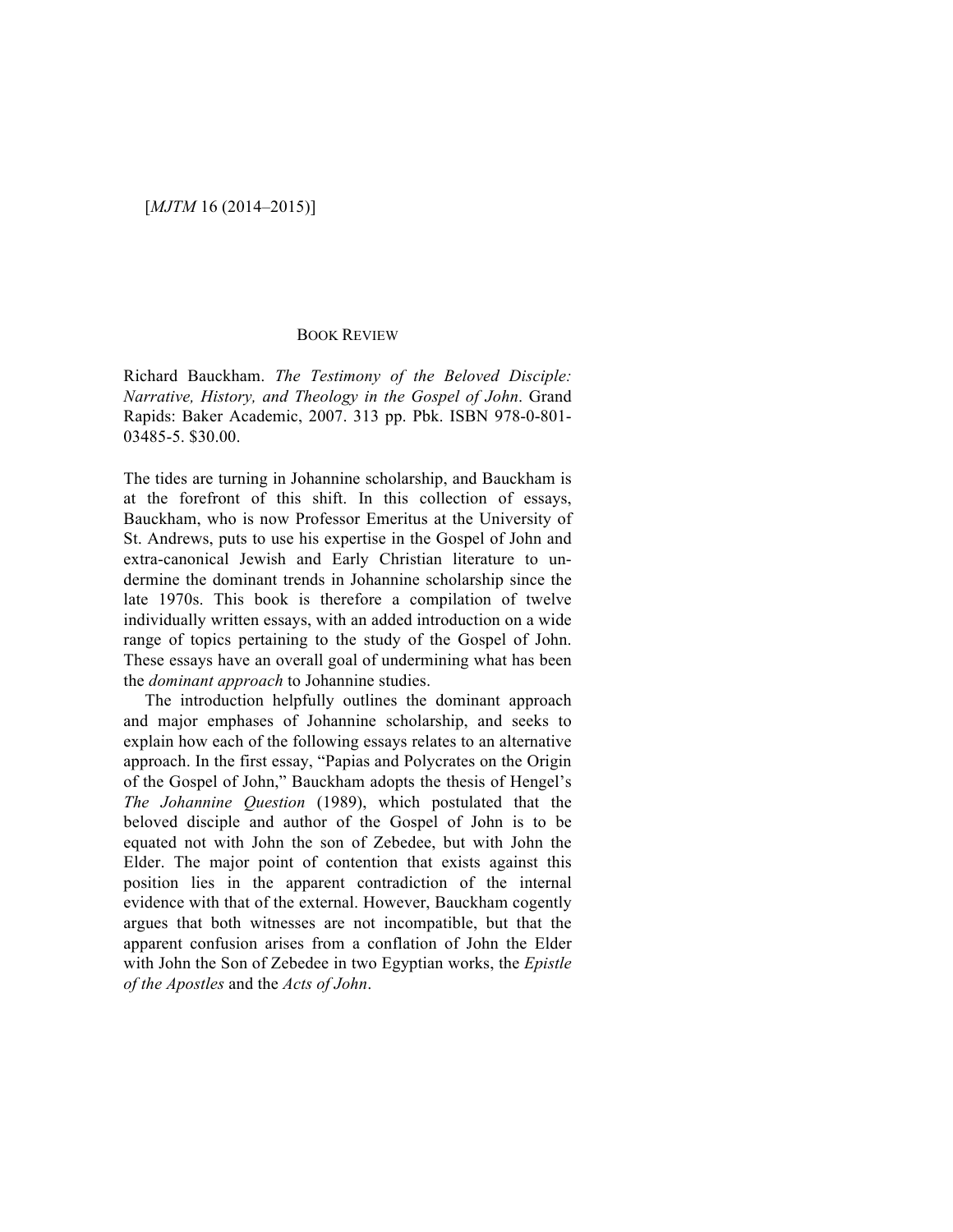## R2 *McMaster Journal of Theology and Ministry* 16

In his second essay, "The Beloved Disciple as Ideal Author," Bauckham argues that the beloved disciple is to be viewed as the ideal author because he is portrayed in the Gospel as an ideal witness. This is evidenced through, first, the beloved disciple's special intimacy with Jesus; second, through him being present during key moments in the narrative; and third, because he is depicted as a perceptive witness having spiritual insight into the meaning of events in the Gospel narrative. In Bauckham's third essay, "Historiographical Characteristics of the Gospel of John," he presents a case against the all too readily accepted view that states the Fourth Gospel is theology and not history. To correct this erroneous assumption, Bauckham quite rightly points out that one must first tackle the question of whether competent contemporary readers of this Gospel would have viewed it as historiography, since it is only after this question is answered that one may properly address the question of historical reliability.

Bauckham argues in his fourth essay, "The Audience of the Gospel of John," against the two-level reading strategy introduced by J. Louis Martyn's *History and Theology in the Fourth Gospel* (1968). Through Martyn's influence, the Gospel of John has been viewed as a product of a specific community, with intentions and purposes that are applicable and relevant only to this specific Johannine community. Bauckham has argued elsewhere that the Gospels were written with the intention that they would be circulated among other churches as well (see *The Gospels for All Christians: Rethinking the Gospel Audiences*, 2008). There is an interesting corollary to Bauckham's position: if this Gospel is not the product of a community (hence involving diachronic stratification of the Gospel), there is greater evidence to assume that this Gospel is the work of a single author (synchronic).

In the fifth essay of this volume, "The Qumran Community and the Gospel of John," Bauckham questions the widely accepted view that the Qumran community influenced or is somehow connected to the Gospel of John. Bauckham convincingly argues that Johannine dualism does not derive from Qumran dualism, but rather suggests dependence on the Hebrew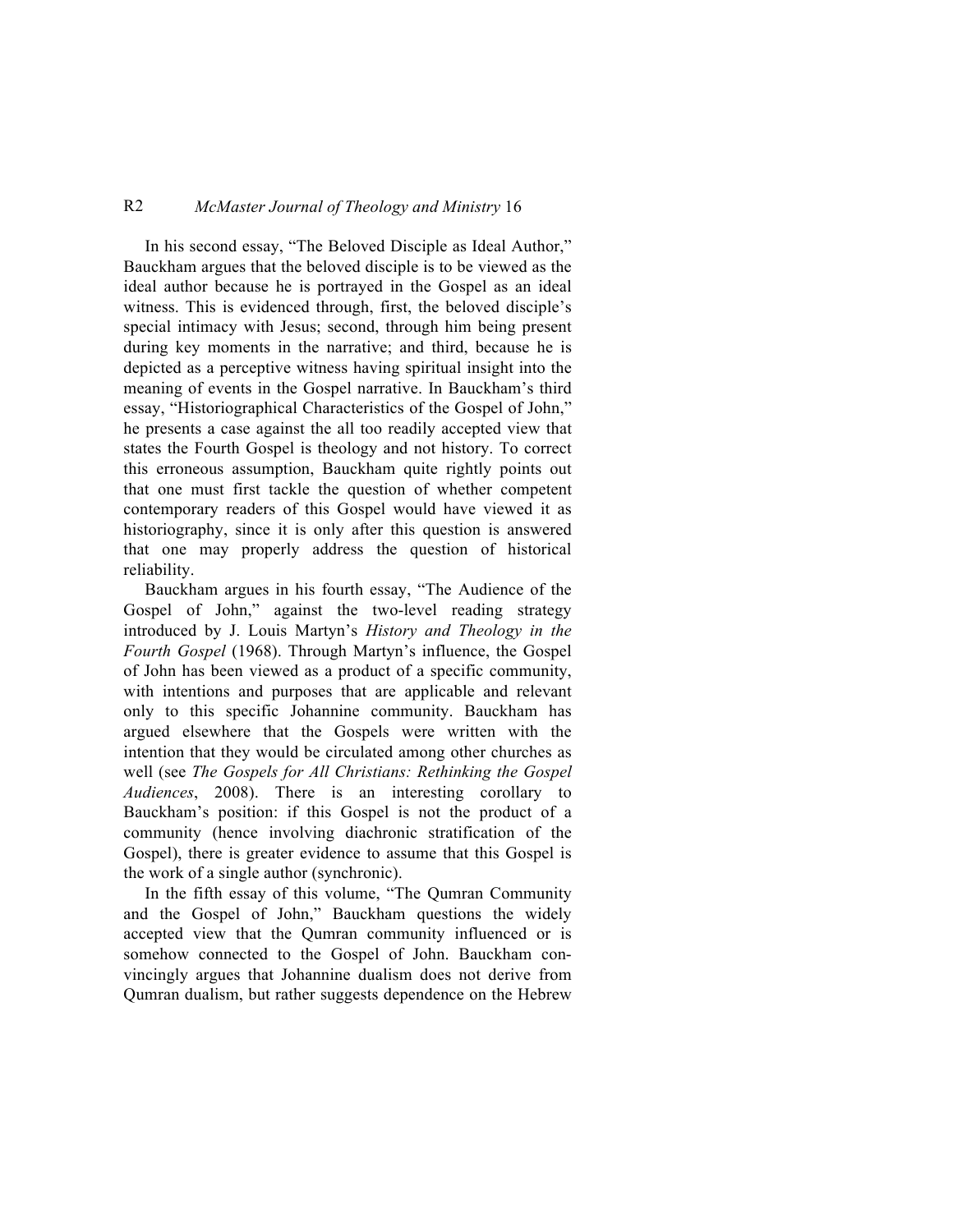Bible and general Jewish tradition. In Bauckham's sixth essay "Nicodemus and the Gurion Family," he cogently argues that the Nicodemus spoken of in John belongs to the aristocratic Gurion family. He notes that names were often repeated within a family, which may thus account for the Palestinian Jew called Gurion (Guria) or Nicodemus.

In his seventh essay, "The Bethany Family in John 11—12: History or Fiction," Bauckham contends that the account of Lazarus with his sisters Martha and Mary is unique to the Gospel of John, but that this family is not a Johannine invention. Key to the argument is the notion of "protective anonymity." Here is the understanding that members of the early Christian community would not have been identified in the Gospel accounts, because such identification could quite possibly have made them a target by those who were antagonistic towards the Christian faith. Hence, the reason why Lazarus is not mentioned in the Gospel of Mark, for instance, is for his protection; however, he is mentioned in the Gospel of John because these dangers have abated during the time and place of the Gospel's composition. This hypothesis proves very appealing, but one must ask the question of why the authors of the Synoptics left no trace of this miracle in their accounts. For instance, could they not have kept the miraculous account of Lazarus, but simply have omitted his name?

In the eighth essay of this volume, "Did Jesus Wash His Disciples' Feet?" Bauckham evaluates the historicity of the account of Jesus' washing of his disciples' feet in John 13, and also addresses the various views regarding how the practice of foot washing in the early Christian community arose. Bauckham notes that this practice may have originated with the early Christian communities that were inspired by the sayings of Jesus on humble service. John's story of Jesus' foot washing may then be an etiological myth; however, Bauckham notes that such speculation is better replaced with the understanding that Jesus washed his disciples feet as an example for them to follow. Possibly the greatest obstacle to Bauckham's argument is the lack of evidence found for this practice in early Christianity. Bauckham makes reference to the sole possible New Testament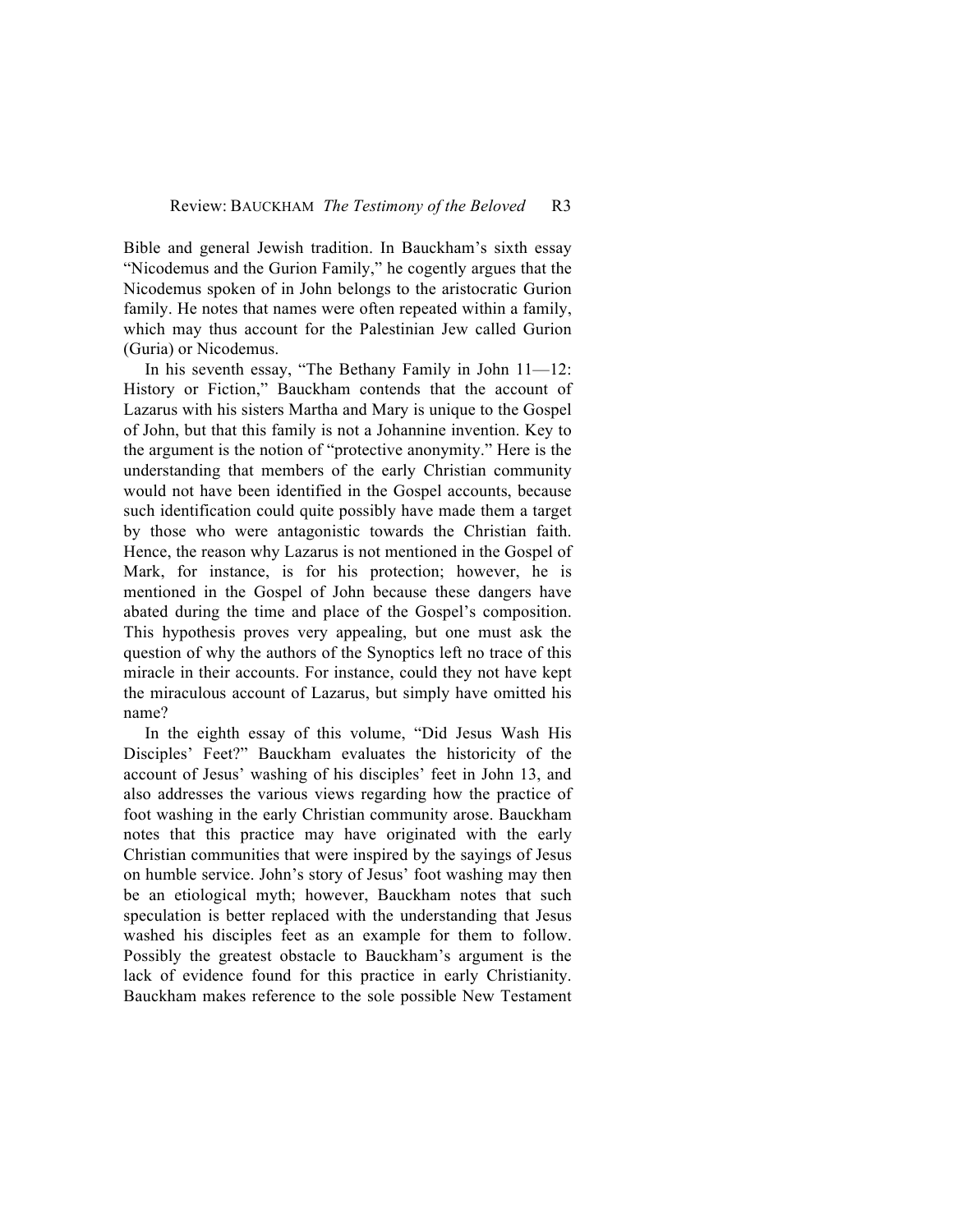#### R4 *McMaster Journal of Theology and Ministry* 16

reference to this practice found in 1 Tim 5:10. However, it does not appear definitive that there is present in 1 Tim 5:10 a reference to an established practice of foot washing, but rather, foot washing was simply a common act of hospitality.

In Bauckham's ninth essay, "Jewish Messianism according to the Gospel of John," he notes that messianic ideas prevalent in Palestinian Judaism prior to 70 CE are congruous with the manner in which the Gospel of John presents them. This point helps to buttress the historical reliability of John's Gospel. Bauckham shows that the Gospel's presentation of a "wonderworking prophet like Moses" (26) is not a thought foreign to pre-70 Jewish Palestine.

The Gospel of John is distinctly known for its high Christology. In Bauckham's tenth essay, "Monotheism and Christology in the Gospel of John," he makes the case that a high Christology is not unique to this Gospel, but is to be found throughout the New Testament canon. It must be said that, although a high Christology is not unique to John's Gospel, it is still to be distinguished from the typical presentations of Jesus found in the Synoptics: Jesus' claims to deity are not expressed in the Synoptics as explicitly as in the Gospel of John. Bauckham shows that, because the author identifies Jesus with "an entity intrinsic to the divine identity—God's Word" (242), Jesus can be identified with God without compromising the understanding of monotheism. Hence, the Fourth Gospel redefines Jewish monotheism as Christological monotheism without negating it.

In the eleventh essay of this volume, "The Holiness of Jesus and His Disciples in the Gospel of John," Bauckham makes a distinction between the terms "consecration" and "inauguration." The consecration of Jesus by the Father, then, does not parallel the inauguration of the temple or altar; rather, it parallels the consecration of temple or altar, which precedes the inauguration. More specifically, in John's Gospel, Jesus does not function as the presence of God *per se*, but as the one consecrated to be an offering of sacrifice. In the twelfth and final essay, "The 153 Fish and the Unity of the Fourth Gospel," Bauckham employs the numerical techniques of word counting and *gematria* to show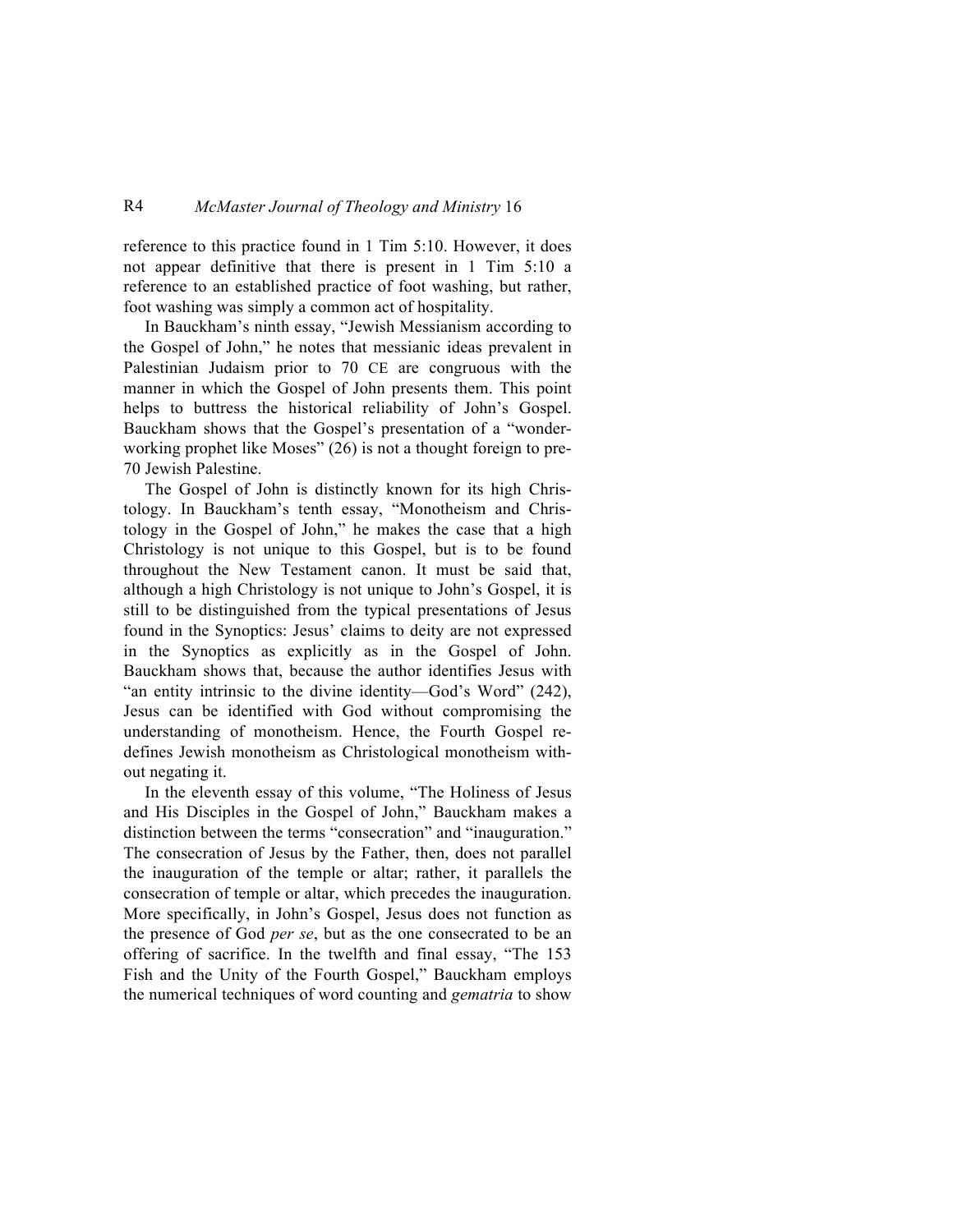that the name of the beloved disciple has been cryptically encoded in the twenty-first chapter of this Gospel. Bauckham utilizes this information to argue that the twenty-first chapter is not an added appendix to the Gospel, and that the beloved disciple is the author of this Gospel. A major difficulty here with Bauckham's utilization of numerical techniques is that many of his examples are dependent on us possessing the original author's manuscript, or an exact facsimile of this original. Neither of which we have. Therefore arguments based on various numerical techniques are difficult to substantiate.

In the evaluation of this work as a whole, one may first wonder if there is any disparity among these essays, since they were written within a fourteen-year time frame. This, however, is far from what we have here. The essays appear to be almost seamlessly put together, in a very logical order, to support Bauckham's intention of redirecting the paths of Johannine scholarship. Readers of this work will be sure to find themselves questioning previously held assumptions, and may have new areas of possible research opened up for them. What makes Bauckham's work persuasive is not that all his ideas are unique to him, but that he is able to form, from that body of data, a persuasive thesis that is impossible to ignore. There is no one main discussion partner in this work, simply because of the various topics he addresses in these essays. However, Bauckham quite frequently interacts with the initial proponents of the dominant approach: Raymond Brown, J. Louis Martyn, and John Ashton. For support, Bauckham frequently mentions Hengel, since a few of his assertions are built upon his work.

Many of the discussions found in this compilation of essays are relevant to Historical Jesus research. For too long, the Gospel of John has been deemed an unreliable source in reconstructing the historical Jesus and has always been hidden behind the shadow of the Synoptic Gospels. In this collection of essays, and especially in chapter four, Bauckham convincingly shows that out of all four canonical Gospels, it is the Fourth Gospel which best satisfies the criteria of a work that would most-likely be deemed proper historiography. Hence, in my opinion this book quite successfully restores confidence in utilizing the Gospel of